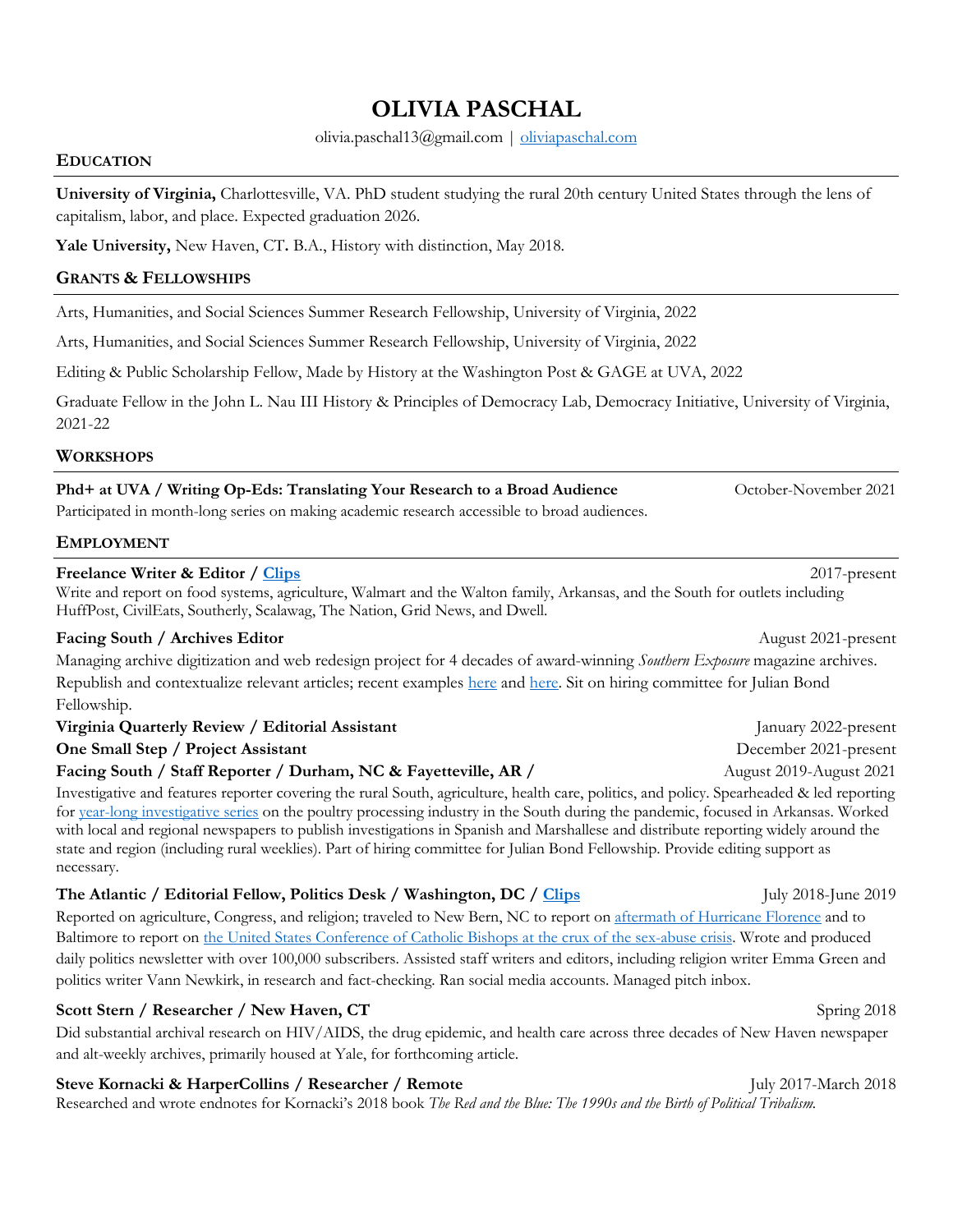# **SELECTED PUBLIC-FACING WRITING**

"The Coin Standard," *Laphams Quarterly,* Dec. 15, 2021.

"The Disastrous Opening of One Arkansas School District," *The Nation,* Aug. 30, 2021.

"He had a BB gun. A cop had a semiautomatic rifle. Without warning, the officer fired five times," *Arkansas Nonprofit News Network/Arkansas Times*, Aug. 8, 2021

"Arkansas Marshallese commemorate 75th anniversary of U.S. nuclear testing," *Facing South,* July 13, 2021.

"A history of groundbreaking reporting on the South's poultry industry," *Facing South,* June 1, 2021.

"For Magaly Licolli, organizing poultry workers starts with learning together," *Facing South,* June 1, 2021.

- "The long road to nuclear justice for the Marshallese people," *Facing South*, April 2, 2021.
- "A conversation with Freeman Vines, maker of hanging tree guitars," *Facing South,* Dec. 18, 2020.

"George's poultry workers walk out in Arkansas to protest COVID-19 conditions," *Facing South*, Dec. 8, 2020.

- "Descendants of Arkansas' Elaine Massacre victims push for restorative justice," *Facing South*, Oct. 7, 2020.
- "COVID-19 pounded Arkansas poultry workers as government and industry looked on," *Facing South*, Aug. 20, 2020.
- "How to reverse the rural South's rising incarceration rate," *Facing South*, July 2, 2020.
- "The bitter history behind the highways occupied by protestors," *Facing South*, June 5, 2020.
- "Women Who Farm Are Finally Getting Counted," *HuffPost*, Feb. 9, 2020.
- "Food, power, and place in Northwest Arkansas," *Scalawag*, Jan. 6, 2020.
- "Arkansas' Phillips County remembers the racial massacre American forgot," *Facing South*, Oct. 4, 2019.

"How to Change Policy Without Politicians," *The Atlantic*, May 18, 2019.

"Corporate 'multiculturalism' in Walmart's company town," *Scalawag*, May 3, 2018.

"The Berrigan Option," *Brink Review of Books*, Feb. 27, 2018.

## **SCHOLARLY WORK**

"In Black and White: Race, Narrative, and the Fight for Public Opinion after the Elaine Massacre, 1919-1925," Senior essay, Fall 2017-Spring 2018. Submitted to Journal of Southern History, invited to revise and resubmit.

"The Terms of Civilization: Interactions Between Choctaws and Missionaries in the Pre-Removal Period 1818-1830," Term paper for HIST 198J Race, Gender, and Jacksonian Democracy, Fall 2017. Unpublished.

"No Country for Agrarians: *The American Review* and the Failed Agrarian-Distributist Experiment of the 1930s," Term paper for HIST 101J The Long History of American Conservatism, Spring 2017. Unpublished.

"A New Rural Economy? The Manifestations of the Walmart Company Region in Northwest Arkansas," Term paper for PLSC 471 independent study on rural poverty, Fall 2016. Unpublished.

"White Blood, Black Blood: Southern Theologies of Sacrifice Reconstruction—Renaissance," Term paper for HIST 174J Religion, War, and the Meaning of America, Fall 2016. Unpublished.

"The Gospel of Ambition: Joseph Bardwell Lyman's Civil War 1846-1863," Term paper for HIST 215J The Art of Biography, Spring 2017. Unpublished.

"State RFRA Since Hobby Lobby: Expanded Protection at What Cost?" Term paper for RLST 271 Religion and Human Rights, Spring 2016. Unpublished.